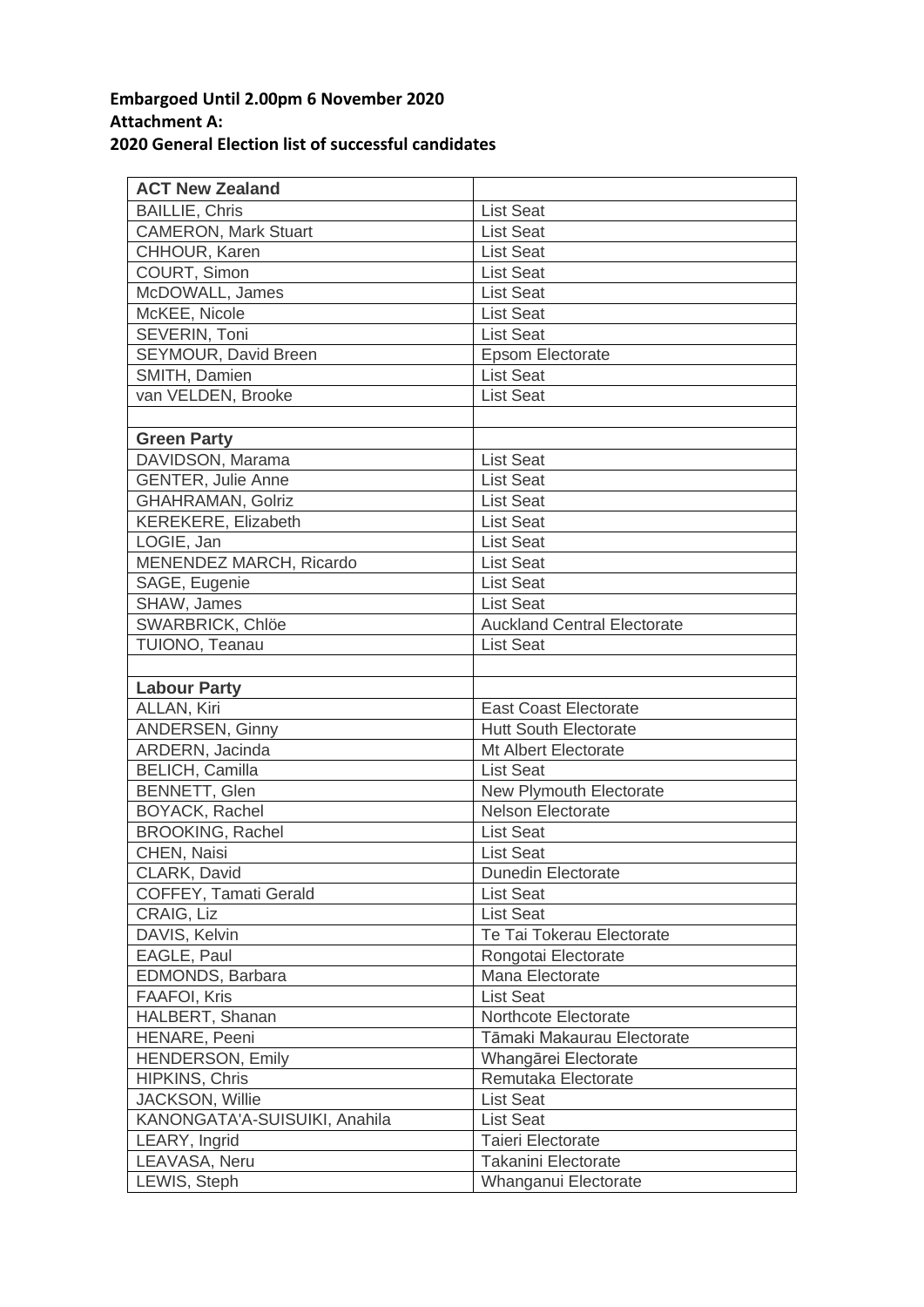| LORCK, Anna<br><b>Tukituki Electorate</b><br>LUBECK, Marja<br><b>List Seat</b><br>LUXTON, Jo<br>Rangitata Electorate<br>McANULTY, Kieran<br>Wairarapa Electorate<br><b>Banks Peninsula Electorate</b><br>McLELLAN, Tracey Lee<br>MAHUTA, Nanaia<br>Hauraki-Waikato Electorate<br>MALLARD, Trevor Colin<br><b>List Seat</b><br>NASH, Stuart<br>Napier Electorate<br>Ōtaki Electorate<br>NGOBI, Terisa<br>O'CONNOR, Damien<br><b>West Coast-Tasman Electorate</b><br>Ōhāriu Electorate<br>O'CONNOR, Greg<br>OMER, Ibrahim<br><b>List Seat</b><br>PALLETT, Sarah<br>Ilam Electorate<br>PARKER, David<br><b>List Seat</b><br>PRIME, Willow-Jean<br><b>Northland Electorate</b><br>Maungakiekie Electorate<br>RADHAKRISHNAN, Priyanca<br><b>List Seat</b><br>ROBERTS, Angela<br><b>ROBERTSON, Grant</b><br><b>Wellington Central Electorate</b><br>Te Tai Hauāuru Electorate<br>RURAWHE, Adrian<br>RUSSELL, Deborah<br>New Lynn Electorate<br>Panmure-Ōtāhuhu Electorate<br>SALESA, Jenny<br>SEPULONI, Carmel Jean<br>Kelston Electorate<br><b>Hamilton West Electorate</b><br>SHARMA, Gaurav<br>SIO, Aupito William<br>Mängere Electorate<br><b>Hamilton East Electorate</b><br>STRANGE, Jamie<br>TINETTI, Jan<br><b>List Seat</b><br>TIRIKATENE, Rino<br>Te Tai Tonga Electorate<br>Te Atatū Electorate<br>TWYFORD, Phil<br>UTIKERE, Tangi<br><b>Palmerston North Electorate</b><br>VERRALL, Ayesha<br><b>List Seat</b><br>WALL, Louisa<br><b>List Seat</b><br>WALTERS, Vanushi<br><b>Upper Harbour Electorate</b><br>WARREN-CLARK, Angie<br><b>List Seat</b><br><b>Christchurch Central Electorate</b><br>WEBB, Duncan<br>Ikaroa-Rāwhiti Electorate<br><b>WHAITIRI, Meka</b><br>WHITE, Helen<br><b>List Seat</b><br>WILLIAMS, Arena<br>Manurewa Electorate<br>WILLIAMS, Poto<br><b>Christchurch East Electorate</b><br>WOOD, Michael Philip<br>Mt Roskill Electorate<br>WOODS, Megan<br>Wigram Electorate<br><b>Māori Party</b><br>NGAREWA-PACKER, Debbie<br><b>List Seat</b><br>WAITITI, Rawiri<br>Waiariki Electorate<br><b>National Party</b><br>Port Waikato Electorate<br>BAYLY, Andrew<br><b>BENNETT, David</b><br><b>List Seat</b><br><b>BISHOP, Chris</b><br><b>List Seat</b><br><b>BRIDGES, Simon</b><br>Tauranga Electorate<br><b>BROWN, Simeon</b><br>Pakuranga Electorate<br><b>BROWNLEE, Gerry</b><br><b>List Seat</b><br>COLLINS, Judith<br>Papakura Electorate | LITTLE, Andrew | <b>List Seat</b>   |
|-----------------------------------------------------------------------------------------------------------------------------------------------------------------------------------------------------------------------------------------------------------------------------------------------------------------------------------------------------------------------------------------------------------------------------------------------------------------------------------------------------------------------------------------------------------------------------------------------------------------------------------------------------------------------------------------------------------------------------------------------------------------------------------------------------------------------------------------------------------------------------------------------------------------------------------------------------------------------------------------------------------------------------------------------------------------------------------------------------------------------------------------------------------------------------------------------------------------------------------------------------------------------------------------------------------------------------------------------------------------------------------------------------------------------------------------------------------------------------------------------------------------------------------------------------------------------------------------------------------------------------------------------------------------------------------------------------------------------------------------------------------------------------------------------------------------------------------------------------------------------------------------------------------------------------------------------------------------------------------------------------------------------------------------------------------------------------------------------------------------------------------------------------------------------------------------------------------------------------------------------------------------------------------------------------------------------------------------------------------------------------|----------------|--------------------|
|                                                                                                                                                                                                                                                                                                                                                                                                                                                                                                                                                                                                                                                                                                                                                                                                                                                                                                                                                                                                                                                                                                                                                                                                                                                                                                                                                                                                                                                                                                                                                                                                                                                                                                                                                                                                                                                                                                                                                                                                                                                                                                                                                                                                                                                                                                                                                                             |                |                    |
|                                                                                                                                                                                                                                                                                                                                                                                                                                                                                                                                                                                                                                                                                                                                                                                                                                                                                                                                                                                                                                                                                                                                                                                                                                                                                                                                                                                                                                                                                                                                                                                                                                                                                                                                                                                                                                                                                                                                                                                                                                                                                                                                                                                                                                                                                                                                                                             |                |                    |
|                                                                                                                                                                                                                                                                                                                                                                                                                                                                                                                                                                                                                                                                                                                                                                                                                                                                                                                                                                                                                                                                                                                                                                                                                                                                                                                                                                                                                                                                                                                                                                                                                                                                                                                                                                                                                                                                                                                                                                                                                                                                                                                                                                                                                                                                                                                                                                             |                |                    |
|                                                                                                                                                                                                                                                                                                                                                                                                                                                                                                                                                                                                                                                                                                                                                                                                                                                                                                                                                                                                                                                                                                                                                                                                                                                                                                                                                                                                                                                                                                                                                                                                                                                                                                                                                                                                                                                                                                                                                                                                                                                                                                                                                                                                                                                                                                                                                                             |                |                    |
|                                                                                                                                                                                                                                                                                                                                                                                                                                                                                                                                                                                                                                                                                                                                                                                                                                                                                                                                                                                                                                                                                                                                                                                                                                                                                                                                                                                                                                                                                                                                                                                                                                                                                                                                                                                                                                                                                                                                                                                                                                                                                                                                                                                                                                                                                                                                                                             |                |                    |
|                                                                                                                                                                                                                                                                                                                                                                                                                                                                                                                                                                                                                                                                                                                                                                                                                                                                                                                                                                                                                                                                                                                                                                                                                                                                                                                                                                                                                                                                                                                                                                                                                                                                                                                                                                                                                                                                                                                                                                                                                                                                                                                                                                                                                                                                                                                                                                             |                |                    |
|                                                                                                                                                                                                                                                                                                                                                                                                                                                                                                                                                                                                                                                                                                                                                                                                                                                                                                                                                                                                                                                                                                                                                                                                                                                                                                                                                                                                                                                                                                                                                                                                                                                                                                                                                                                                                                                                                                                                                                                                                                                                                                                                                                                                                                                                                                                                                                             |                |                    |
|                                                                                                                                                                                                                                                                                                                                                                                                                                                                                                                                                                                                                                                                                                                                                                                                                                                                                                                                                                                                                                                                                                                                                                                                                                                                                                                                                                                                                                                                                                                                                                                                                                                                                                                                                                                                                                                                                                                                                                                                                                                                                                                                                                                                                                                                                                                                                                             |                |                    |
|                                                                                                                                                                                                                                                                                                                                                                                                                                                                                                                                                                                                                                                                                                                                                                                                                                                                                                                                                                                                                                                                                                                                                                                                                                                                                                                                                                                                                                                                                                                                                                                                                                                                                                                                                                                                                                                                                                                                                                                                                                                                                                                                                                                                                                                                                                                                                                             |                |                    |
|                                                                                                                                                                                                                                                                                                                                                                                                                                                                                                                                                                                                                                                                                                                                                                                                                                                                                                                                                                                                                                                                                                                                                                                                                                                                                                                                                                                                                                                                                                                                                                                                                                                                                                                                                                                                                                                                                                                                                                                                                                                                                                                                                                                                                                                                                                                                                                             |                |                    |
|                                                                                                                                                                                                                                                                                                                                                                                                                                                                                                                                                                                                                                                                                                                                                                                                                                                                                                                                                                                                                                                                                                                                                                                                                                                                                                                                                                                                                                                                                                                                                                                                                                                                                                                                                                                                                                                                                                                                                                                                                                                                                                                                                                                                                                                                                                                                                                             |                |                    |
|                                                                                                                                                                                                                                                                                                                                                                                                                                                                                                                                                                                                                                                                                                                                                                                                                                                                                                                                                                                                                                                                                                                                                                                                                                                                                                                                                                                                                                                                                                                                                                                                                                                                                                                                                                                                                                                                                                                                                                                                                                                                                                                                                                                                                                                                                                                                                                             |                |                    |
|                                                                                                                                                                                                                                                                                                                                                                                                                                                                                                                                                                                                                                                                                                                                                                                                                                                                                                                                                                                                                                                                                                                                                                                                                                                                                                                                                                                                                                                                                                                                                                                                                                                                                                                                                                                                                                                                                                                                                                                                                                                                                                                                                                                                                                                                                                                                                                             |                |                    |
|                                                                                                                                                                                                                                                                                                                                                                                                                                                                                                                                                                                                                                                                                                                                                                                                                                                                                                                                                                                                                                                                                                                                                                                                                                                                                                                                                                                                                                                                                                                                                                                                                                                                                                                                                                                                                                                                                                                                                                                                                                                                                                                                                                                                                                                                                                                                                                             |                |                    |
|                                                                                                                                                                                                                                                                                                                                                                                                                                                                                                                                                                                                                                                                                                                                                                                                                                                                                                                                                                                                                                                                                                                                                                                                                                                                                                                                                                                                                                                                                                                                                                                                                                                                                                                                                                                                                                                                                                                                                                                                                                                                                                                                                                                                                                                                                                                                                                             |                |                    |
|                                                                                                                                                                                                                                                                                                                                                                                                                                                                                                                                                                                                                                                                                                                                                                                                                                                                                                                                                                                                                                                                                                                                                                                                                                                                                                                                                                                                                                                                                                                                                                                                                                                                                                                                                                                                                                                                                                                                                                                                                                                                                                                                                                                                                                                                                                                                                                             |                |                    |
|                                                                                                                                                                                                                                                                                                                                                                                                                                                                                                                                                                                                                                                                                                                                                                                                                                                                                                                                                                                                                                                                                                                                                                                                                                                                                                                                                                                                                                                                                                                                                                                                                                                                                                                                                                                                                                                                                                                                                                                                                                                                                                                                                                                                                                                                                                                                                                             |                |                    |
|                                                                                                                                                                                                                                                                                                                                                                                                                                                                                                                                                                                                                                                                                                                                                                                                                                                                                                                                                                                                                                                                                                                                                                                                                                                                                                                                                                                                                                                                                                                                                                                                                                                                                                                                                                                                                                                                                                                                                                                                                                                                                                                                                                                                                                                                                                                                                                             |                |                    |
|                                                                                                                                                                                                                                                                                                                                                                                                                                                                                                                                                                                                                                                                                                                                                                                                                                                                                                                                                                                                                                                                                                                                                                                                                                                                                                                                                                                                                                                                                                                                                                                                                                                                                                                                                                                                                                                                                                                                                                                                                                                                                                                                                                                                                                                                                                                                                                             |                |                    |
|                                                                                                                                                                                                                                                                                                                                                                                                                                                                                                                                                                                                                                                                                                                                                                                                                                                                                                                                                                                                                                                                                                                                                                                                                                                                                                                                                                                                                                                                                                                                                                                                                                                                                                                                                                                                                                                                                                                                                                                                                                                                                                                                                                                                                                                                                                                                                                             |                |                    |
|                                                                                                                                                                                                                                                                                                                                                                                                                                                                                                                                                                                                                                                                                                                                                                                                                                                                                                                                                                                                                                                                                                                                                                                                                                                                                                                                                                                                                                                                                                                                                                                                                                                                                                                                                                                                                                                                                                                                                                                                                                                                                                                                                                                                                                                                                                                                                                             |                |                    |
|                                                                                                                                                                                                                                                                                                                                                                                                                                                                                                                                                                                                                                                                                                                                                                                                                                                                                                                                                                                                                                                                                                                                                                                                                                                                                                                                                                                                                                                                                                                                                                                                                                                                                                                                                                                                                                                                                                                                                                                                                                                                                                                                                                                                                                                                                                                                                                             |                |                    |
|                                                                                                                                                                                                                                                                                                                                                                                                                                                                                                                                                                                                                                                                                                                                                                                                                                                                                                                                                                                                                                                                                                                                                                                                                                                                                                                                                                                                                                                                                                                                                                                                                                                                                                                                                                                                                                                                                                                                                                                                                                                                                                                                                                                                                                                                                                                                                                             |                |                    |
|                                                                                                                                                                                                                                                                                                                                                                                                                                                                                                                                                                                                                                                                                                                                                                                                                                                                                                                                                                                                                                                                                                                                                                                                                                                                                                                                                                                                                                                                                                                                                                                                                                                                                                                                                                                                                                                                                                                                                                                                                                                                                                                                                                                                                                                                                                                                                                             |                |                    |
|                                                                                                                                                                                                                                                                                                                                                                                                                                                                                                                                                                                                                                                                                                                                                                                                                                                                                                                                                                                                                                                                                                                                                                                                                                                                                                                                                                                                                                                                                                                                                                                                                                                                                                                                                                                                                                                                                                                                                                                                                                                                                                                                                                                                                                                                                                                                                                             |                |                    |
|                                                                                                                                                                                                                                                                                                                                                                                                                                                                                                                                                                                                                                                                                                                                                                                                                                                                                                                                                                                                                                                                                                                                                                                                                                                                                                                                                                                                                                                                                                                                                                                                                                                                                                                                                                                                                                                                                                                                                                                                                                                                                                                                                                                                                                                                                                                                                                             |                |                    |
|                                                                                                                                                                                                                                                                                                                                                                                                                                                                                                                                                                                                                                                                                                                                                                                                                                                                                                                                                                                                                                                                                                                                                                                                                                                                                                                                                                                                                                                                                                                                                                                                                                                                                                                                                                                                                                                                                                                                                                                                                                                                                                                                                                                                                                                                                                                                                                             |                |                    |
|                                                                                                                                                                                                                                                                                                                                                                                                                                                                                                                                                                                                                                                                                                                                                                                                                                                                                                                                                                                                                                                                                                                                                                                                                                                                                                                                                                                                                                                                                                                                                                                                                                                                                                                                                                                                                                                                                                                                                                                                                                                                                                                                                                                                                                                                                                                                                                             |                |                    |
|                                                                                                                                                                                                                                                                                                                                                                                                                                                                                                                                                                                                                                                                                                                                                                                                                                                                                                                                                                                                                                                                                                                                                                                                                                                                                                                                                                                                                                                                                                                                                                                                                                                                                                                                                                                                                                                                                                                                                                                                                                                                                                                                                                                                                                                                                                                                                                             |                |                    |
|                                                                                                                                                                                                                                                                                                                                                                                                                                                                                                                                                                                                                                                                                                                                                                                                                                                                                                                                                                                                                                                                                                                                                                                                                                                                                                                                                                                                                                                                                                                                                                                                                                                                                                                                                                                                                                                                                                                                                                                                                                                                                                                                                                                                                                                                                                                                                                             |                |                    |
|                                                                                                                                                                                                                                                                                                                                                                                                                                                                                                                                                                                                                                                                                                                                                                                                                                                                                                                                                                                                                                                                                                                                                                                                                                                                                                                                                                                                                                                                                                                                                                                                                                                                                                                                                                                                                                                                                                                                                                                                                                                                                                                                                                                                                                                                                                                                                                             |                |                    |
|                                                                                                                                                                                                                                                                                                                                                                                                                                                                                                                                                                                                                                                                                                                                                                                                                                                                                                                                                                                                                                                                                                                                                                                                                                                                                                                                                                                                                                                                                                                                                                                                                                                                                                                                                                                                                                                                                                                                                                                                                                                                                                                                                                                                                                                                                                                                                                             |                |                    |
|                                                                                                                                                                                                                                                                                                                                                                                                                                                                                                                                                                                                                                                                                                                                                                                                                                                                                                                                                                                                                                                                                                                                                                                                                                                                                                                                                                                                                                                                                                                                                                                                                                                                                                                                                                                                                                                                                                                                                                                                                                                                                                                                                                                                                                                                                                                                                                             |                |                    |
|                                                                                                                                                                                                                                                                                                                                                                                                                                                                                                                                                                                                                                                                                                                                                                                                                                                                                                                                                                                                                                                                                                                                                                                                                                                                                                                                                                                                                                                                                                                                                                                                                                                                                                                                                                                                                                                                                                                                                                                                                                                                                                                                                                                                                                                                                                                                                                             |                |                    |
|                                                                                                                                                                                                                                                                                                                                                                                                                                                                                                                                                                                                                                                                                                                                                                                                                                                                                                                                                                                                                                                                                                                                                                                                                                                                                                                                                                                                                                                                                                                                                                                                                                                                                                                                                                                                                                                                                                                                                                                                                                                                                                                                                                                                                                                                                                                                                                             |                |                    |
|                                                                                                                                                                                                                                                                                                                                                                                                                                                                                                                                                                                                                                                                                                                                                                                                                                                                                                                                                                                                                                                                                                                                                                                                                                                                                                                                                                                                                                                                                                                                                                                                                                                                                                                                                                                                                                                                                                                                                                                                                                                                                                                                                                                                                                                                                                                                                                             |                |                    |
|                                                                                                                                                                                                                                                                                                                                                                                                                                                                                                                                                                                                                                                                                                                                                                                                                                                                                                                                                                                                                                                                                                                                                                                                                                                                                                                                                                                                                                                                                                                                                                                                                                                                                                                                                                                                                                                                                                                                                                                                                                                                                                                                                                                                                                                                                                                                                                             |                |                    |
|                                                                                                                                                                                                                                                                                                                                                                                                                                                                                                                                                                                                                                                                                                                                                                                                                                                                                                                                                                                                                                                                                                                                                                                                                                                                                                                                                                                                                                                                                                                                                                                                                                                                                                                                                                                                                                                                                                                                                                                                                                                                                                                                                                                                                                                                                                                                                                             |                |                    |
|                                                                                                                                                                                                                                                                                                                                                                                                                                                                                                                                                                                                                                                                                                                                                                                                                                                                                                                                                                                                                                                                                                                                                                                                                                                                                                                                                                                                                                                                                                                                                                                                                                                                                                                                                                                                                                                                                                                                                                                                                                                                                                                                                                                                                                                                                                                                                                             |                |                    |
|                                                                                                                                                                                                                                                                                                                                                                                                                                                                                                                                                                                                                                                                                                                                                                                                                                                                                                                                                                                                                                                                                                                                                                                                                                                                                                                                                                                                                                                                                                                                                                                                                                                                                                                                                                                                                                                                                                                                                                                                                                                                                                                                                                                                                                                                                                                                                                             |                |                    |
|                                                                                                                                                                                                                                                                                                                                                                                                                                                                                                                                                                                                                                                                                                                                                                                                                                                                                                                                                                                                                                                                                                                                                                                                                                                                                                                                                                                                                                                                                                                                                                                                                                                                                                                                                                                                                                                                                                                                                                                                                                                                                                                                                                                                                                                                                                                                                                             |                |                    |
|                                                                                                                                                                                                                                                                                                                                                                                                                                                                                                                                                                                                                                                                                                                                                                                                                                                                                                                                                                                                                                                                                                                                                                                                                                                                                                                                                                                                                                                                                                                                                                                                                                                                                                                                                                                                                                                                                                                                                                                                                                                                                                                                                                                                                                                                                                                                                                             |                |                    |
|                                                                                                                                                                                                                                                                                                                                                                                                                                                                                                                                                                                                                                                                                                                                                                                                                                                                                                                                                                                                                                                                                                                                                                                                                                                                                                                                                                                                                                                                                                                                                                                                                                                                                                                                                                                                                                                                                                                                                                                                                                                                                                                                                                                                                                                                                                                                                                             |                |                    |
|                                                                                                                                                                                                                                                                                                                                                                                                                                                                                                                                                                                                                                                                                                                                                                                                                                                                                                                                                                                                                                                                                                                                                                                                                                                                                                                                                                                                                                                                                                                                                                                                                                                                                                                                                                                                                                                                                                                                                                                                                                                                                                                                                                                                                                                                                                                                                                             |                |                    |
|                                                                                                                                                                                                                                                                                                                                                                                                                                                                                                                                                                                                                                                                                                                                                                                                                                                                                                                                                                                                                                                                                                                                                                                                                                                                                                                                                                                                                                                                                                                                                                                                                                                                                                                                                                                                                                                                                                                                                                                                                                                                                                                                                                                                                                                                                                                                                                             |                |                    |
|                                                                                                                                                                                                                                                                                                                                                                                                                                                                                                                                                                                                                                                                                                                                                                                                                                                                                                                                                                                                                                                                                                                                                                                                                                                                                                                                                                                                                                                                                                                                                                                                                                                                                                                                                                                                                                                                                                                                                                                                                                                                                                                                                                                                                                                                                                                                                                             |                |                    |
|                                                                                                                                                                                                                                                                                                                                                                                                                                                                                                                                                                                                                                                                                                                                                                                                                                                                                                                                                                                                                                                                                                                                                                                                                                                                                                                                                                                                                                                                                                                                                                                                                                                                                                                                                                                                                                                                                                                                                                                                                                                                                                                                                                                                                                                                                                                                                                             |                |                    |
|                                                                                                                                                                                                                                                                                                                                                                                                                                                                                                                                                                                                                                                                                                                                                                                                                                                                                                                                                                                                                                                                                                                                                                                                                                                                                                                                                                                                                                                                                                                                                                                                                                                                                                                                                                                                                                                                                                                                                                                                                                                                                                                                                                                                                                                                                                                                                                             |                |                    |
|                                                                                                                                                                                                                                                                                                                                                                                                                                                                                                                                                                                                                                                                                                                                                                                                                                                                                                                                                                                                                                                                                                                                                                                                                                                                                                                                                                                                                                                                                                                                                                                                                                                                                                                                                                                                                                                                                                                                                                                                                                                                                                                                                                                                                                                                                                                                                                             |                |                    |
|                                                                                                                                                                                                                                                                                                                                                                                                                                                                                                                                                                                                                                                                                                                                                                                                                                                                                                                                                                                                                                                                                                                                                                                                                                                                                                                                                                                                                                                                                                                                                                                                                                                                                                                                                                                                                                                                                                                                                                                                                                                                                                                                                                                                                                                                                                                                                                             |                |                    |
|                                                                                                                                                                                                                                                                                                                                                                                                                                                                                                                                                                                                                                                                                                                                                                                                                                                                                                                                                                                                                                                                                                                                                                                                                                                                                                                                                                                                                                                                                                                                                                                                                                                                                                                                                                                                                                                                                                                                                                                                                                                                                                                                                                                                                                                                                                                                                                             |                |                    |
|                                                                                                                                                                                                                                                                                                                                                                                                                                                                                                                                                                                                                                                                                                                                                                                                                                                                                                                                                                                                                                                                                                                                                                                                                                                                                                                                                                                                                                                                                                                                                                                                                                                                                                                                                                                                                                                                                                                                                                                                                                                                                                                                                                                                                                                                                                                                                                             |                |                    |
|                                                                                                                                                                                                                                                                                                                                                                                                                                                                                                                                                                                                                                                                                                                                                                                                                                                                                                                                                                                                                                                                                                                                                                                                                                                                                                                                                                                                                                                                                                                                                                                                                                                                                                                                                                                                                                                                                                                                                                                                                                                                                                                                                                                                                                                                                                                                                                             |                |                    |
|                                                                                                                                                                                                                                                                                                                                                                                                                                                                                                                                                                                                                                                                                                                                                                                                                                                                                                                                                                                                                                                                                                                                                                                                                                                                                                                                                                                                                                                                                                                                                                                                                                                                                                                                                                                                                                                                                                                                                                                                                                                                                                                                                                                                                                                                                                                                                                             |                |                    |
|                                                                                                                                                                                                                                                                                                                                                                                                                                                                                                                                                                                                                                                                                                                                                                                                                                                                                                                                                                                                                                                                                                                                                                                                                                                                                                                                                                                                                                                                                                                                                                                                                                                                                                                                                                                                                                                                                                                                                                                                                                                                                                                                                                                                                                                                                                                                                                             | DEAN, Jacqui   | Waitaki Electorate |